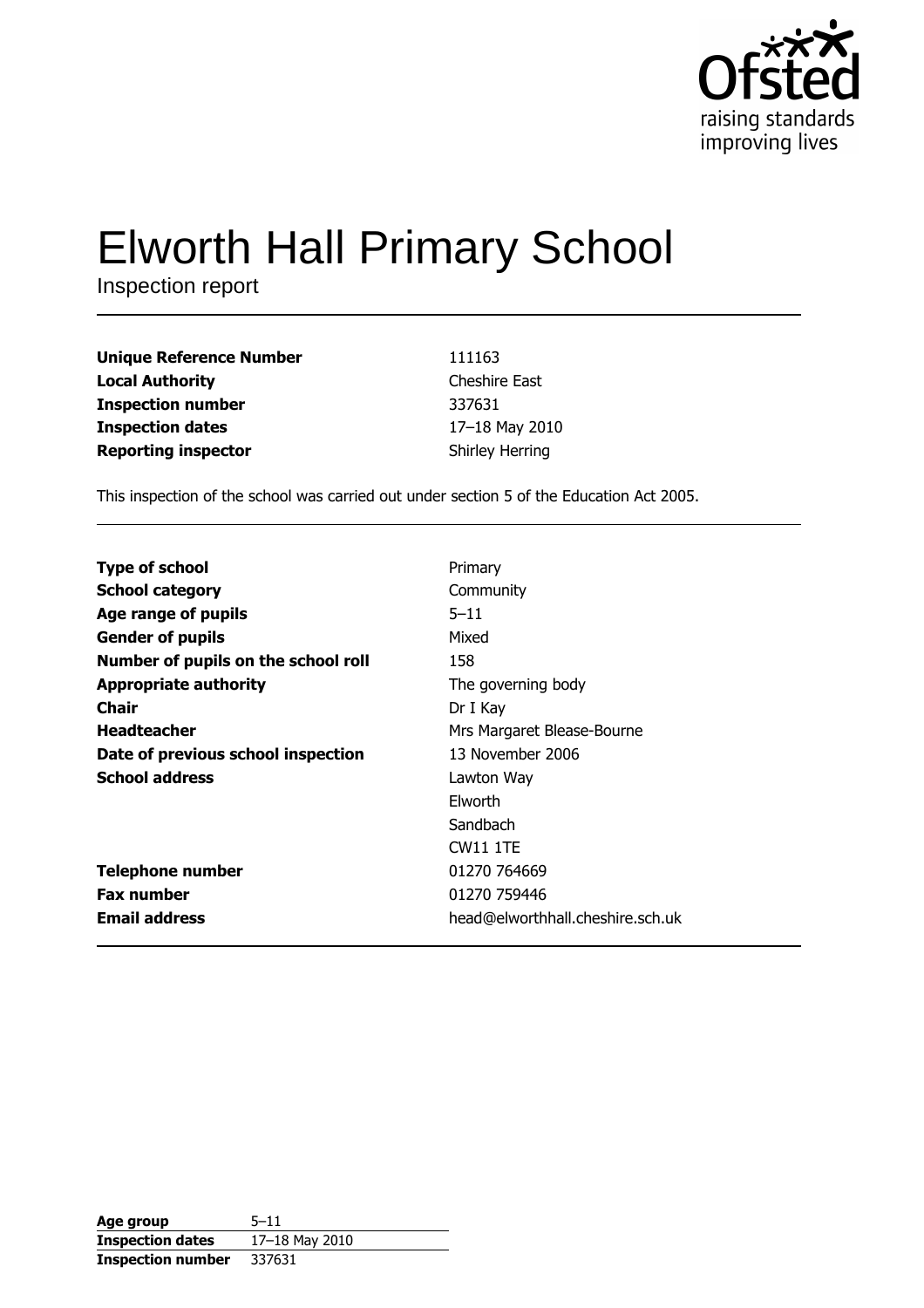The Office for Standards in Education, Children's Services and Skills (Ofsted) regulates and inspects to achieve excellence in the care of children and young people, and in education and skills for learners of all ages. It regulates and inspects childcare and children's social care, and inspects the Children and Family Court Advisory Support Service (Cafcass), schools, colleges, initial teacher training, work-based learning and skills training, adult and community learning, and education and training in prisons and other secure establishments. It rates council children's services, and inspects services for looked after children, safequarding and child protection.

Further copies of this report are obtainable from the school. Under the Education Act 2005, the school must provide a copy of this report free of charge to certain categories of people. A charge not exceeding the full cost of reproduction may be made for any other copies supplied.

If you would like a copy of this document in a different format, such as large print or Braille, please telephone 08456 404045, or email enquiries@ofsted.gov.uk.

You may copy all or parts of this document for non-commercial educational purposes, as long as you give details of the source and date of publication and do not alter the documentation in any way.

Royal Exchange Buildings St Ann's Square Manchester M2 7LA T: 08456 404045 Textphone: 0161 618 8524 E: enquiries@ofsted.gov.uk W: www.ofsted.gov.uk

© Crown copyright 2010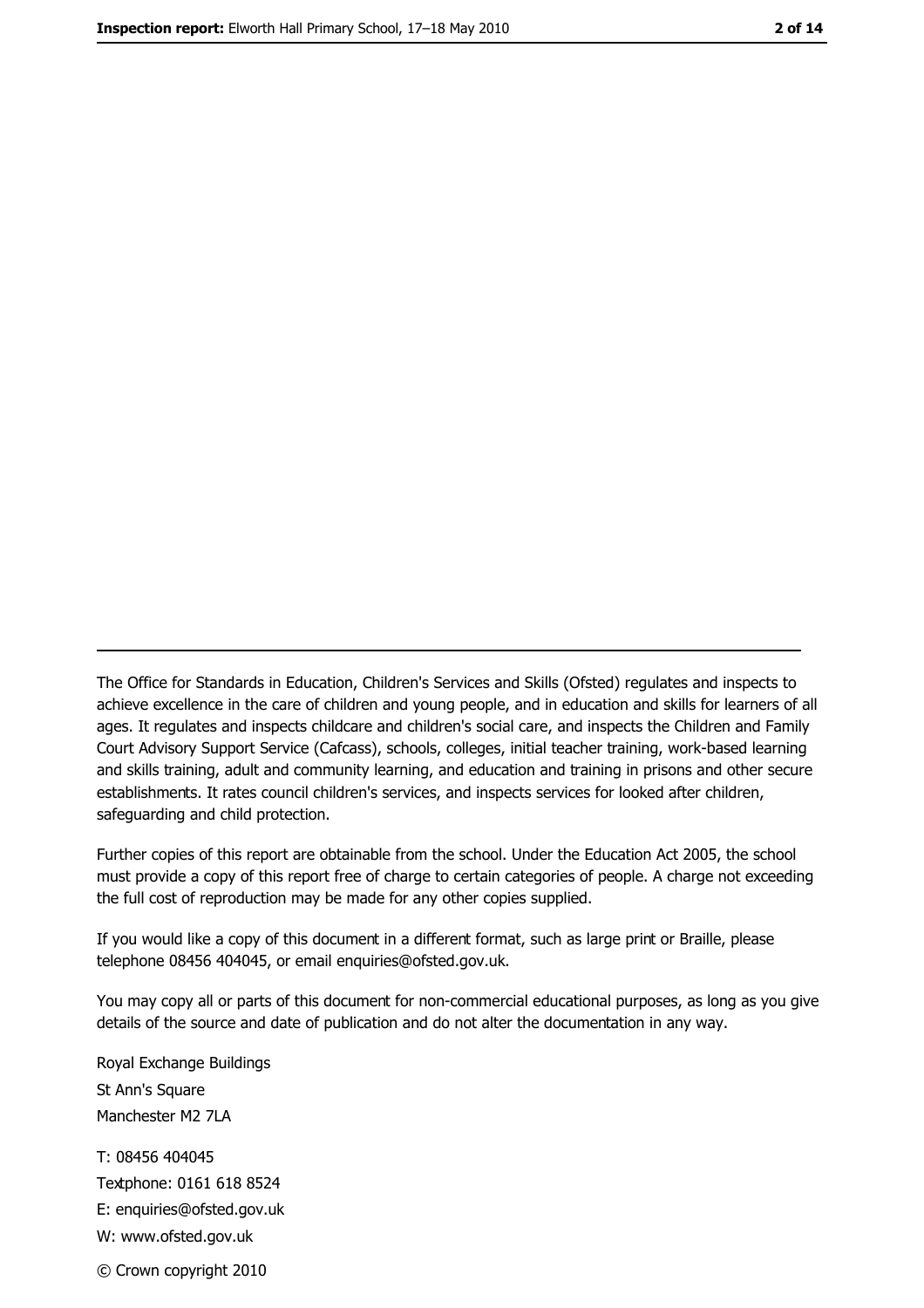# **Introduction**

This inspection was carried out by three additional inspectors. They observed seven teachers in 13 lessons. They held meetings with staff, groups of pupils and governors. They observed the school's work, and looked at the school development plan, school policies, reports from the School Improvement Partner, teachers' plans, samples of pupils' work and the records of their progress. They scrutinised 36 questionnaires completed by parents and carers.

The inspection team reviewed many aspects of the school's work. It looked in detail at the following:

- the progress of pupils in Key Stage 1  $\blacksquare$
- the achievement of boys in Key Stage 2  $\blacksquare$
- the quality of learning for children in the Early Years Foundation Stage  $\blacksquare$
- the effectiveness of management actions in bringing about improvements.  $\blacksquare$

# **Information about the school**

This is a smaller than average-sized primary school. Most pupils are from White British backgrounds. The number on role has fallen over the past few years, with comparatively small numbers currently in some classes. However, numbers are now rising again. Most pupils are taught in classes of just one age-group, with the exception of Years 4 and 5 who are in the same class.

The school was designated as a Resourced Provision for pupils with Complex Needs and Moderate Learning Difficulties in 2007. The proportion of pupils with special educational needs and/or disabilities is lower than average but the number of pupils with a statement of special educational needs is above average. The proportion of pupils known to be entitled to a free school meal rose from 5% in 2008 to 11% in 2009, though this is still below the national average. There has been a significant increase in the past three years in the number of pupils who start and leave other than at the usual time. There have been several changes in staffing and in the organisation of the senior leadership team since the last inspection.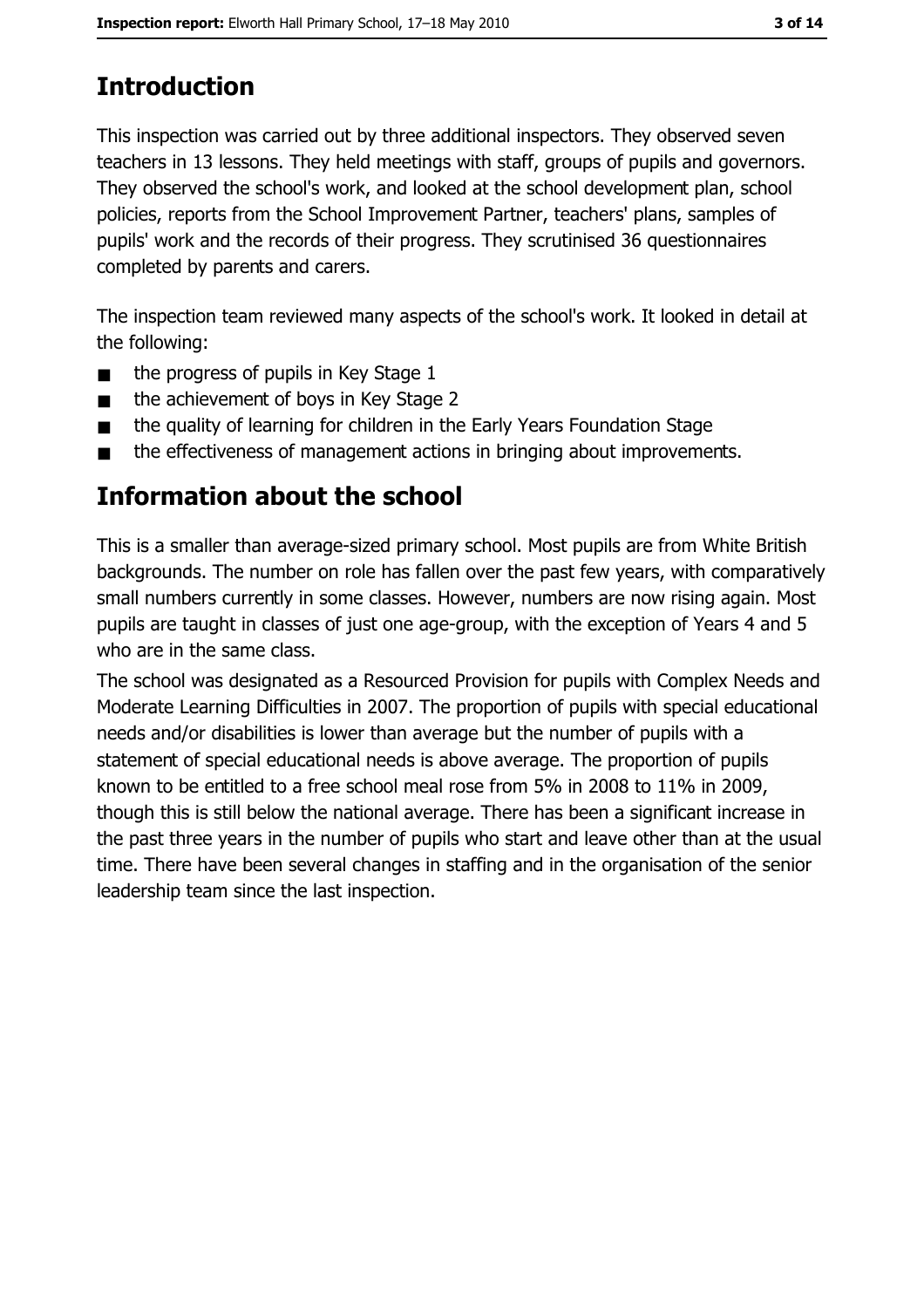# **Inspection judgements**

# Overall effectiveness: how good is the school?

### The school's capacity for sustained improvement

# **Main findings**

This is a satisfactory school. Among its strengths is the good level of care, guidance and support it provides for pupils, particularly the pupils whose circumstances mean they need additional help. Pupils enjoy coming to school and attendance is high.

Pupils enter school with a range of skills that overall are above what is typical for their age. After several years where attainment was significantly above average at the end of Year 2, results were below average in 2009. The books of pupils currently in Year 2 indicate that their work is again above what could be expected for their age.

Attainment has been broadly average at the end of Key Stage 2 for the past three years. During this period there has been a significant increase in the number of pupils who start and leave other than at the usual time. The school's systems for tracking pupils' progress show that most pupils made at least satisfactory progress from when they joined the school. The school's records show an improvement in the standard of work of those pupils' currently in Year 6, with no difference between the achievement of boys and girls. Pupils with complex needs or moderate learning difficulties achieve well as do other pupils with special educational needs and/or disabilities, because of the good level of support they receive.

While the school's self-evaluation shows an improving trend in many aspects of the school's work, improvement has been slower than was hoped because of inconsistencies in teaching, particularly in the pace of lessons and the application of the clear policies for behaviour, presentation and marking. Inspectors agree with the school that there is a need to monitor teaching and learning more closely to reduce the inconsistencies and provide training and support where needed.

The overall effectiveness of provision for children in the Early Years' Foundation Stage is satisfactory. Learning is most effective in focused activities led by an adult, particularly in developing reading, writing and calculation skills. Learning is less effective in activities that children choose for themselves. This is because some activities, especially outside, lack a clear focus on what children need to learn.

There have been satisfactory improvements since the last inspection. Assessments of the progress of pupils currently in Year 2 and Year 6 indicate that improvements in assessment and in tracking pupils' progress are slowly impacting on standards. This indicates the school has a satisfactory capacity to improve further.

## What does the school need to do to improve further?

Improve learning in the Early Years Foundation Stage by developing the use of the

| 3 |  |
|---|--|
| 3 |  |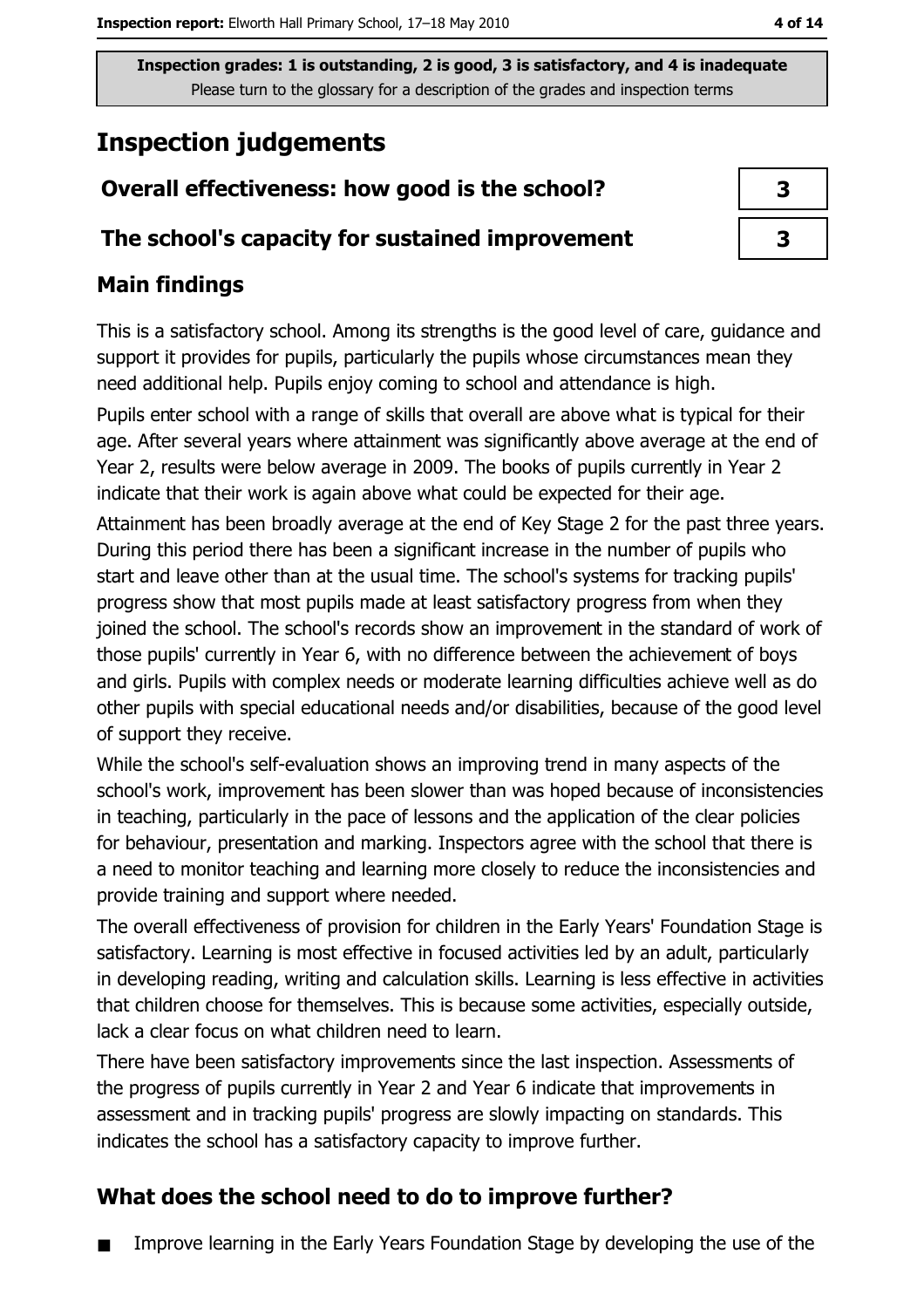outdoor area to give children more opportunities to practise and consolidate their skills in all areas of learning.

- Raise standards of attainment by:  $\blacksquare$ 
	- ensuring all teaching is at least good and increasing the pace of learning in lessons
	- ensuring all staff apply the marking, presentation and behaviour policies consistently.
- About 40% of the schools whose overall effectiveness is judged satisfactory may  $\blacksquare$ receive a monitoring visit by an Ofsted inspector before their next section 5 inspection.
- **Outcomes for individuals and groups of pupils**



When lessons are interesting and move at a good pace, pupils are fully engaged and enjoy their learning. For example, pupils in Years 4 and 5 learned a lot about angles as they developed more complex shapes using equilateral triangles. When teachers' explanations are too long, some pupils become distracted and this disrupts their own and other's learning. Pupils respond well when teachers have high expectations for them to present their work neatly, helping them to develop a pride in what they do.

Over the recent past, there has been an increase in the number of pupils joining and leaving the school other than at the usual time, for example, of the 26 pupils who completed the statutory tests in 2009 in Year 6, 12 pupils did not join in Reception class. The school's good records show that pupils make satisfactory progress overall during their time in school and attain standards that are broadly average by the time they leave. Achievement is satisfactory overall. Pupils with complex needs or moderate learning difficulties and those with special educational needs and/or disabilities receive good support and achieve well.

Pupils say they feel safe. They are secure in the knowledge that the rare instances of bullying are dealt with promptly and effectively. They could recall no instances of any racist remarks. They have a good understanding of the value of a balanced diet and regular exercise and enjoy the many sporting activities on offer. Pupils make a good contribution to the school and wider community, for example, Year 5 pupils conducted a survey of pupils' views and presented their findings to the headteacher. Attendance is high and, with their sound basic skills, this is a good preparation for pupils' future well-being.

Pupils' spiritual, moral, social and cultural development is good. Assemblies provide a calm, spiritual atmosphere for pupils to reflect and gain a good understanding of their own feelings and their responsibility to others.

These are the grades for pupils' outcomes

 $\frac{1}{1}$  The grades for attainment and attendance are: 1 is high; 2 is above average; 3 is broadly average; and 4 is low.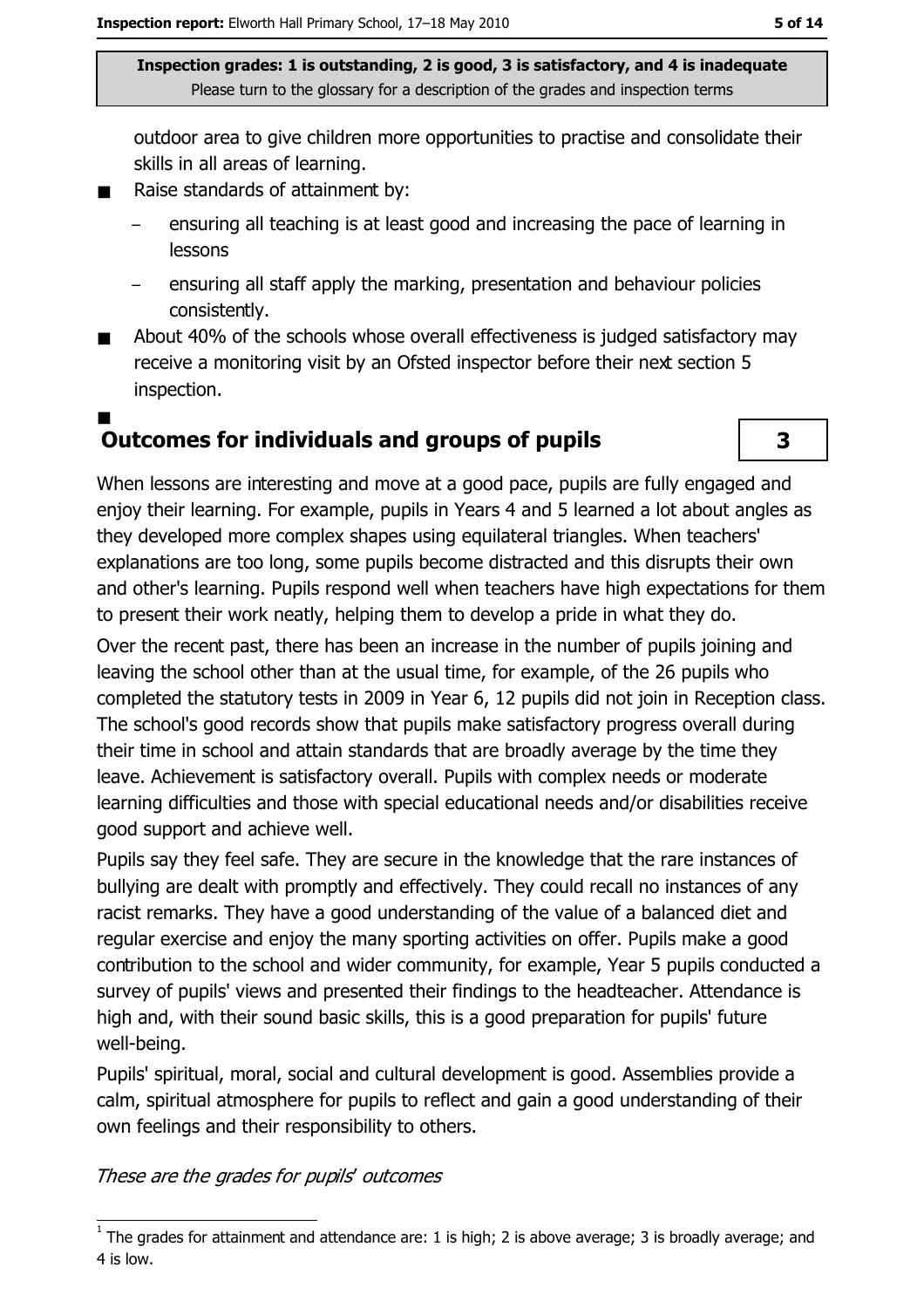| Pupils' achievement and the extent to which they enjoy their learning                                                     |                         |
|---------------------------------------------------------------------------------------------------------------------------|-------------------------|
| Taking into account:<br>Pupils' attainment <sup>1</sup>                                                                   | 3                       |
| The quality of pupils' learning and their progress                                                                        | 3                       |
| The quality of learning for pupils with special educational needs and/or<br>disabilities and their progress               | $\overline{2}$          |
| The extent to which pupils feel safe                                                                                      | $\overline{\mathbf{2}}$ |
| <b>Pupils' behaviour</b>                                                                                                  | 3                       |
| The extent to which pupils adopt healthy lifestyles                                                                       | 2                       |
| The extent to which pupils contribute to the school and wider community                                                   |                         |
| The extent to which pupils develop workplace and other skills that will<br>contribute to their future economic well-being | $\overline{\mathbf{2}}$ |
| Taking into account:                                                                                                      | 1                       |
| Pupils' attendance <sup>1</sup>                                                                                           |                         |
| The extent of pupils' spiritual, moral, social and cultural development                                                   | 2                       |

#### How effective is the provision?

Teaching is satisfactory overall but varies between classes. Teachers give clear explanations so that pupils know what is expected. Teachers make good use of questions to encourage pupils to think and to keep them involved. In lessons where introductions to the whole class are too long, pupils become restless and this can disrupt learning. Marking is sometimes of high quality, particularly in English, and some teachers give clear quidance to help pupils to improve. However, practice is inconsistent between classes. Accomplished classroom assistants give good support to pupils with special educational needs and/or disabilities and so these pupils make good progress in lessons. Assessments are generally used well to plan work for different groups, though the school is aware of the need to take more account of those pupils they have identified as gifted and talented.

The curriculum is broad and balanced and meets all requirements. There is a suitable emphasis on developing the basic skills of literacy and numeracy and the school is devising more creative ways to develop these skills in different subjects. For example, pupils say how much they enjoyed the 'Science Theme Day'. However, it is too soon for the more creative approaches to have had a measurable impact on attainment. There are good strategies to meet the needs of those pupils who need a boost to reach the expected level for their age. Information and communication technology skills are developed systematically, though there is scope to apply these skills more frequently in different subjects. The curriculum is enriched by a wide range of additional creative and sporting activities, including three residential trips, to promote personal development and enjoyment.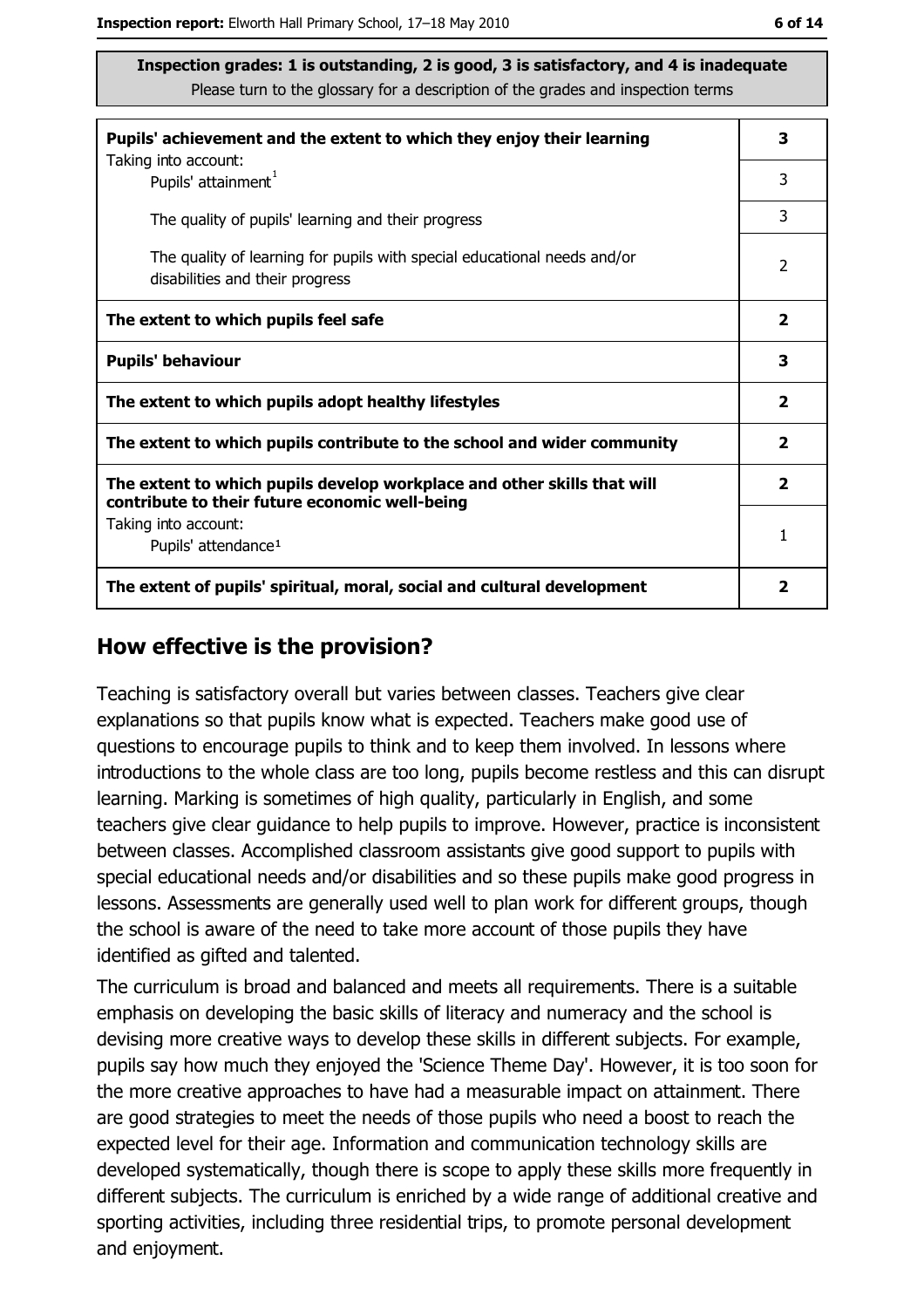There is a strong culture of listening to pupils and addressing their concerns. For example, the school incorporated the school council's suggestions for sanctions and rewards into its behaviour policy, though the sanctions and rewards are not uniformly applied across the school. Support for pupils most in need of additional help is well organised and there are detailed plans in place to quide their learning and behaviour. Staff, including support staff, are well trained, enabling them to provide good support for individuals and groups of pupils. The school has good links with other professionals, such as the speech and language therapist, to provide specialist help, where needed. Regular attendance is encouraged well through an established system of rewards. The home-school books are very useful in highlighting potential problems, which are dealt with promptly.

These are the grades for the quality of provision

| The quality of teaching                                                                                    | З |
|------------------------------------------------------------------------------------------------------------|---|
| Taking into account:<br>The use of assessment to support learning                                          |   |
|                                                                                                            |   |
| The extent to which the curriculum meets pupils' needs, including, where<br>relevant, through partnerships |   |
| The effectiveness of care, guidance and support                                                            |   |

### How effective are leadership and management?

Following a period of change, the senior leadership team is now focused clearly on improving standards of attainment. There are good systems in place for tracking pupils' progress and identifying and addressing potential underachievement and assessments for pupils currently in Year 2 and Year 6 suggest that this is beginning to have an impact on attainment. The school has clear policies on marking, setting targets for pupils and managing behaviour but these are not uniformly applied across the school. There is a strong ethos of caring for the individual and supporting pupils most in need of help and the resourced provision for pupils with complex needs and moderate learning difficulties is managed well. There are good links with parents and carers to support pupils' learning, for example, there are regular sessions at the start of some days for parents and carers to hear children read. Parents' and carers' contributions to pupils' individual educational and behaviour plans help them to support their children's learning.

Members of the governing body are a regular presence in school. Several new governors have been appointed and they are receiving appropriate training for their roles. Equal opportunities are promoted satisfactorily and the school has precise information about the performance of different groups. It provides good support for pupils most in need of help and is now developing ways in which it can similarly support and challenge those identified as gifted and talented. Systems for safeguarding pupils are in place and the school's work with a variety of different agencies is effective. Though all policies are in place and being implemented, a small number are still to be submitted to the governing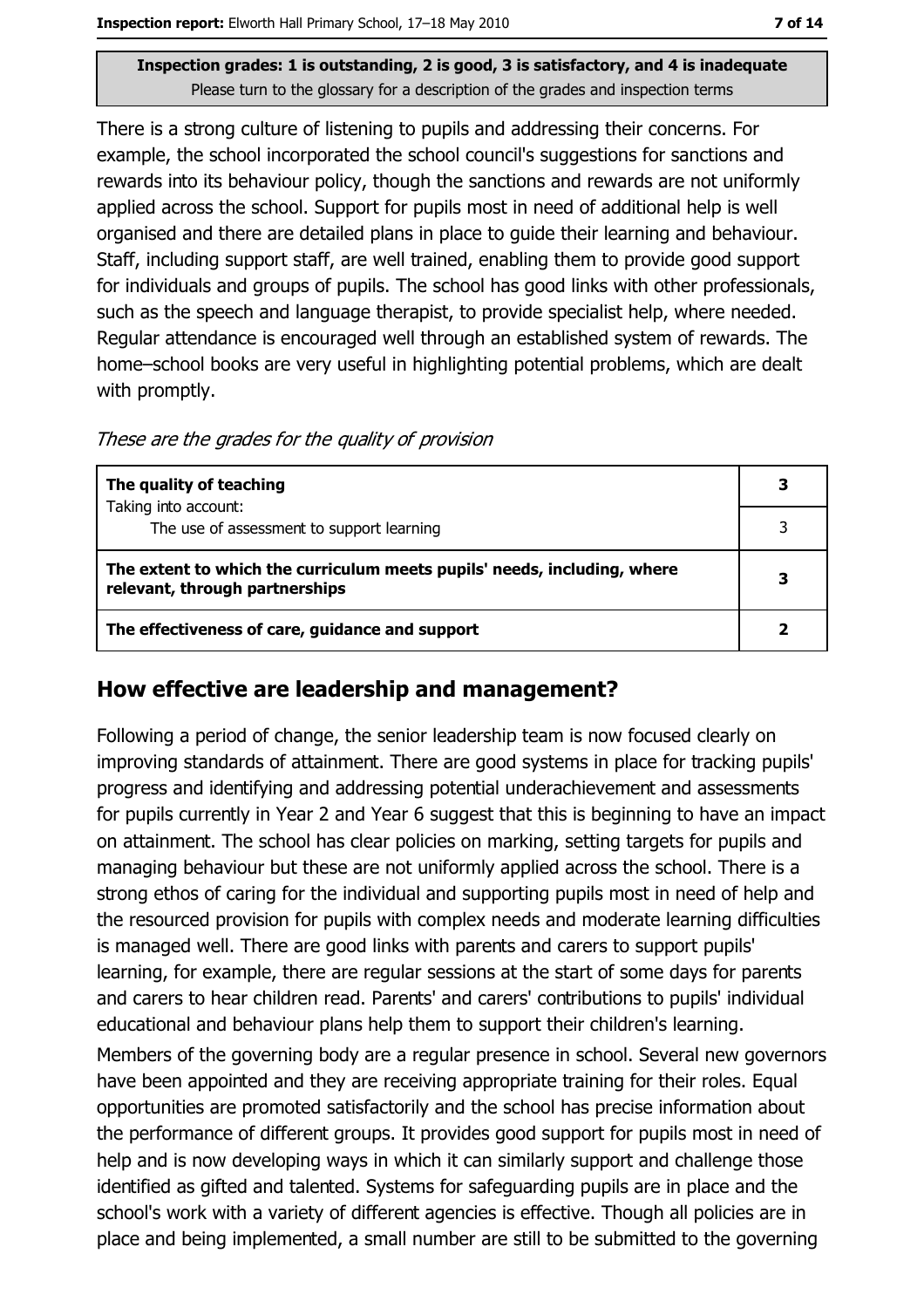body for final approval.

Community cohesion is good. The school has good links with local community groups, such as Cheshire Gardens and the Sandbach Clean Team. It works well with other schools to promote pupils' understanding of diverse cultures and faiths. An Artist in Residence has helped pupils to become familiar with art across the world.

These are the grades for leadership and management

| The effectiveness of leadership and management in embedding ambition and<br>driving improvement                                                                     | 3                       |
|---------------------------------------------------------------------------------------------------------------------------------------------------------------------|-------------------------|
| Taking into account:<br>The leadership and management of teaching and learning                                                                                      | 3                       |
| The effectiveness of the governing body in challenging and supporting the<br>school so that weaknesses are tackled decisively and statutory responsibilities<br>met | 3                       |
| The effectiveness of the school's engagement with parents and carers                                                                                                | $\overline{\mathbf{2}}$ |
| The effectiveness of partnerships in promoting learning and well-being                                                                                              | $\overline{\mathbf{2}}$ |
| The effectiveness with which the school promotes equality of opportunity and<br>tackles discrimination                                                              | з                       |
| The effectiveness of safeguarding procedures                                                                                                                        | 3                       |
| The effectiveness with which the school promotes community cohesion                                                                                                 | 2                       |
| The effectiveness with which the school deploys resources to achieve<br>value for money                                                                             | 3                       |

# **Early Years Foundation Stage**

Children enter the Reception class with a range of skills levels that overall are above what is typical for their age. They make satisfactory progress and attain standards that are generally above average when they enter Year 1. Letter sounds, writing and calculation skills are taught systematically in class sessions and small focus groups and children make good progress in these sessions. However, activities that children choose for themselves do not always have a clear purpose and so learning is less effective. The school recognises the need to develop the outdoor area to provide more stimulating activities that help children to practise and consolidate their learning in all areas and inspectors agree with this view. Suitable emphasis is placed on developing personal, social and emotional skills, though some children need more opportunities to develop independence.

Leadership and management of the Early Years Foundation Stage are satisfactory. There are good procedures for introducing children to school and these help them to settle quickly. The process also establishes good links with parents and carers who then support children's learning through hearing them read and contributing to children's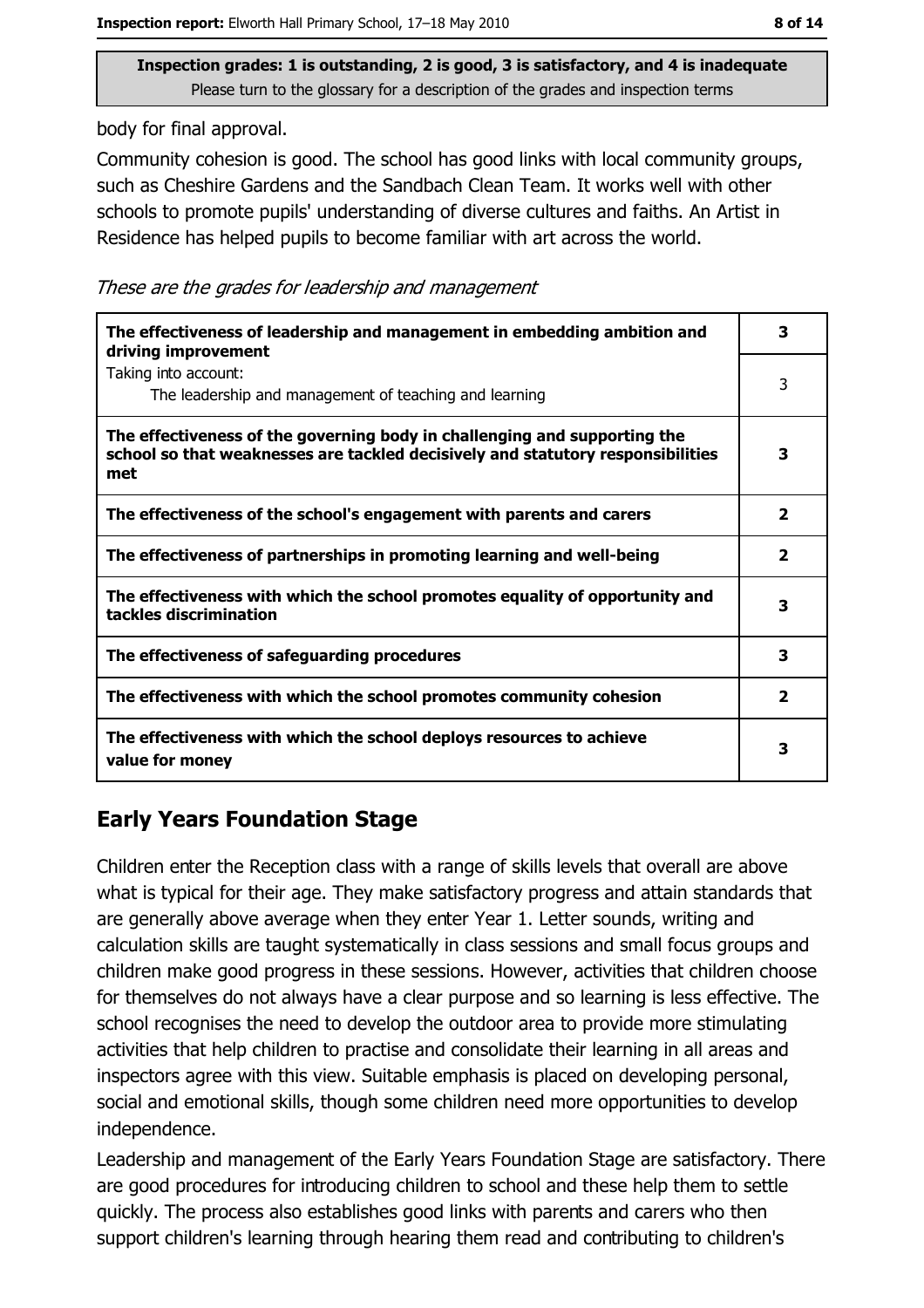Learning Journeys. There are satisfactory systems for safeguarding children, reflecting the provision in the rest of the school. The breakfast club provides a suitable start to the day for those attending. The satisfactory systems for assessing children's learning are being reviewed and developed.

These are the grades for the Early Years Foundation Stage

| <b>Overall effectiveness of the Early Years Foundation Stage</b>                             | 3 |
|----------------------------------------------------------------------------------------------|---|
| Taking into account:<br>Outcomes for children in the Early Years Foundation Stage            |   |
| The quality of provision in the Early Years Foundation Stage                                 |   |
| The effectiveness of leadership and management of the Early Years<br><b>Foundation Stage</b> | 3 |

### **Views of parents and carers**

A minority of parents and carers returned completed questionnaires. Of these, the vast majority say that their children enjoy school and inspectors endorse their views. While most parents and carers think that teaching is good, inspectors found that this varied between classes.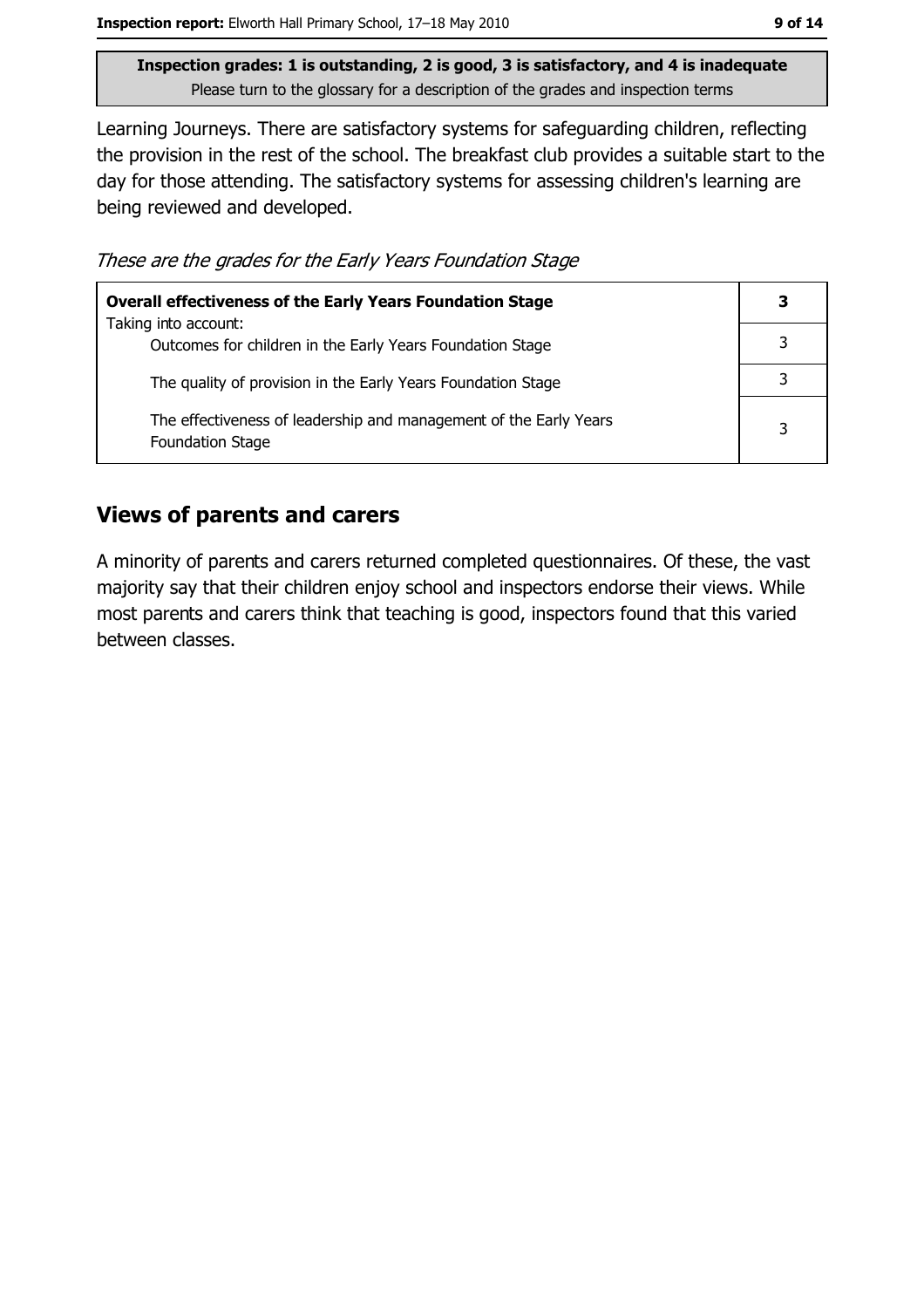#### Responses from parents and carers to Ofsted's questionnaire

Ofsted invited all the registered parents and carers of pupils registered at Elworth Hall Primary School to complete a questionnaire about their views of the school.

In the questionnaire, parents and carers were asked to record how strongly they agreed with 13 statements about the school.

The inspection team received 36 completed questionnaires by the end of the on-site inspection. In total, there are 158 pupils registered at the school.

| <b>Statements</b>                                                                                                                                                                                                                                       | <b>Strongly</b><br><b>Agree</b> |               | <b>Agree</b> |               | <b>Disagree</b> |               | <b>Strongly</b><br>disagree |               |
|---------------------------------------------------------------------------------------------------------------------------------------------------------------------------------------------------------------------------------------------------------|---------------------------------|---------------|--------------|---------------|-----------------|---------------|-----------------------------|---------------|
|                                                                                                                                                                                                                                                         | <b>Total</b>                    | $\frac{1}{2}$ | <b>Total</b> | $\frac{0}{0}$ | <b>Total</b>    | $\frac{0}{0}$ | <b>Total</b>                | $\frac{0}{0}$ |
| My child enjoys school                                                                                                                                                                                                                                  | 24                              | 67            | 11           | 31            | 1               | 3             | 0                           | 0             |
| The school keeps my child<br>safe                                                                                                                                                                                                                       | 24                              | 67            | 10           | 28            | $\mathbf{1}$    | 3             | 1                           | 3             |
| The school informs me<br>about my child's progress                                                                                                                                                                                                      | 14                              | 39            | 18           | 50            | 4               | 11            | 0                           | 0             |
| My child is making enough<br>progress at this school                                                                                                                                                                                                    | 14                              | 39            | 17           | 47            | 5               | 14            | 0                           | 0             |
| The teaching is good at this<br>school                                                                                                                                                                                                                  | 17                              | 47            | 17           | 47            | $\overline{2}$  | 6             | 0                           | 0             |
| The school helps me to<br>support my child's learning                                                                                                                                                                                                   | 15                              | 42            | 17           | 47            | 3               | 8             | 0                           | 0             |
| The school helps my child to<br>have a healthy lifestyle                                                                                                                                                                                                | 16                              | 44            | 19           | 53            | $\mathbf{1}$    | 3             | 0                           | 0             |
| The school makes sure that<br>my child is well prepared for<br>the future (for example<br>changing year group,<br>changing school, and for<br>children who are finishing<br>school, entering further or<br>higher education, or<br>entering employment) | 15                              | 42            | 18           | 50            | $\mathbf{1}$    | 3             | $\mathbf{1}$                | 3             |
| The school meets my child's<br>particular needs                                                                                                                                                                                                         | 15                              | 42            | 16           | 44            | 5               | 14            | 0                           | 0             |
| The school deals effectively<br>with unacceptable behaviour                                                                                                                                                                                             | 12                              | 33            | 19           | 53            | 3               | 8             | $\mathbf{1}$                | 3             |
| The school takes account of<br>my suggestions and<br>concerns                                                                                                                                                                                           | 15                              | 42            | 14           | 39            | 5               | 14            | $\mathbf{1}$                | 3             |
| The school is led and<br>managed effectively                                                                                                                                                                                                            | 18                              | 50            | 12           | 33            | $\overline{4}$  | 11            | $\mathbf{1}$                | 3             |
| Overall, I am happy with my<br>child's experience at this<br>school                                                                                                                                                                                     | 22                              | 61            | 11           | 31            | 3               | 8             | $\mathbf 0$                 | 0             |

The table above summarises the responses that parents and carers made to each statement. The percentages indicate the proportion of parents and carers giving that response out of the total number of completed questionnaires. Where one or more parents and carers chose not to answer a particular question, the percentages will not add up to 100%.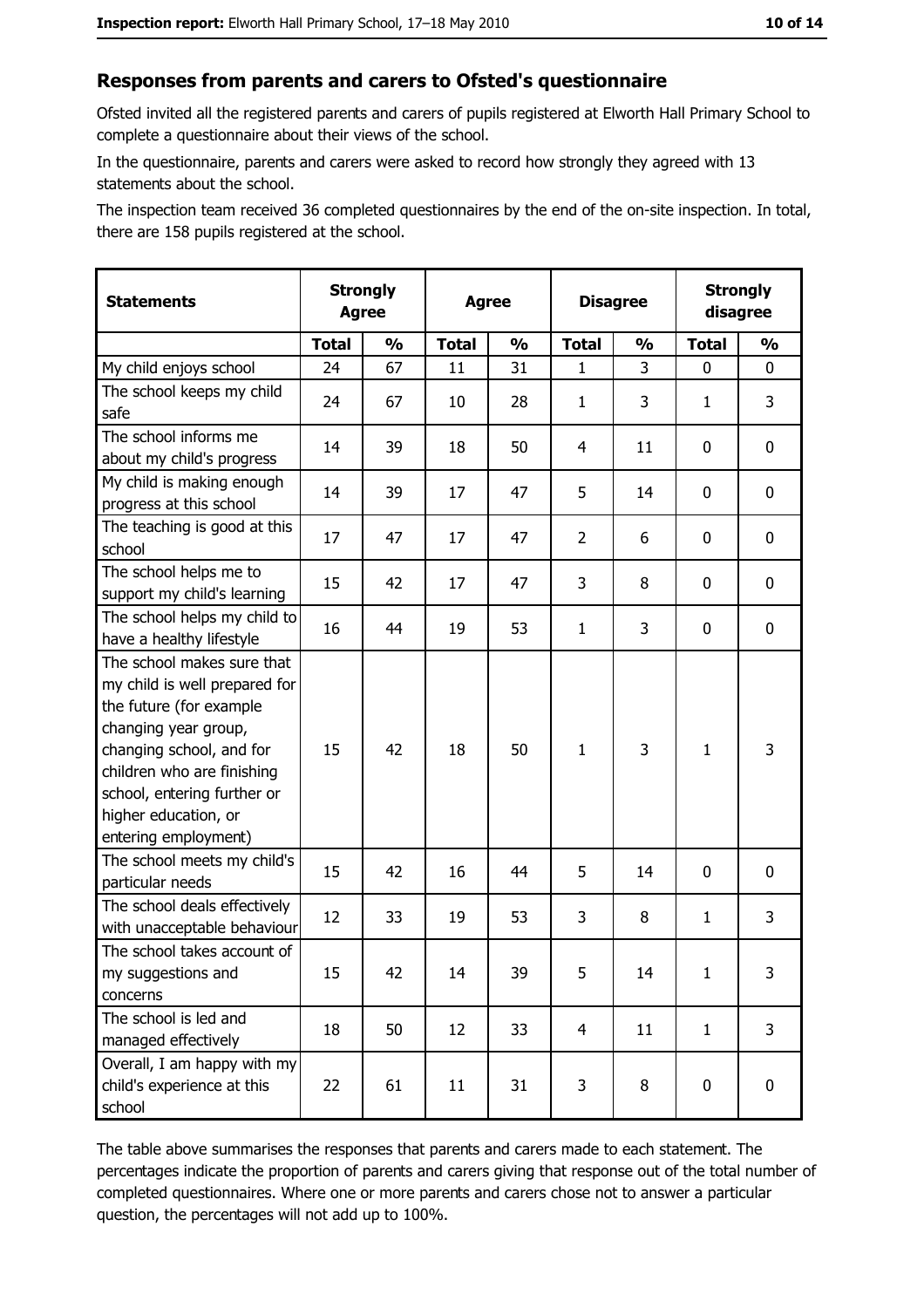# Glossary

| Grade   | <b>Judgement</b> | <b>Description</b>                                                                                                                                                                                                               |
|---------|------------------|----------------------------------------------------------------------------------------------------------------------------------------------------------------------------------------------------------------------------------|
| Grade 1 | Outstanding      | These features are highly effective. An oustanding<br>school provides exceptionally well for its pupils' needs.                                                                                                                  |
| Grade 2 | Good             | These are very positive features of a school. A school<br>that is good is serving its pupils well.                                                                                                                               |
| Grade 3 | Satisfactory     | These features are of reasonable quality. A satisfactory<br>school is providing adequately for its pupils.                                                                                                                       |
| Grade 4 | Inadequate       | These features are not of an acceptable standard. An<br>inadequate school needs to make significant<br>improvement in order to meet the needs of its pupils.<br>Ofsted inspectors will make further visits until it<br>improves. |

# What inspection judgements mean

### **Overall effectiveness of schools**

|                       | Overall effectiveness judgement (percentage of<br>schools) |      |                     |                   |
|-----------------------|------------------------------------------------------------|------|---------------------|-------------------|
| <b>Type of school</b> | <b>Outstanding</b>                                         | Good | <b>Satisfactory</b> | <b>Inadequate</b> |
| Nursery schools       | 51                                                         | 45   | 0                   | 4                 |
| Primary schools       | 6                                                          | 41   | 42                  | 10                |
| Secondary schools     | 8                                                          | 34   | 44                  | 14                |
| Sixth forms           | 10                                                         | 37   | 50                  | 3                 |
| Special schools       | 32                                                         | 38   | 25                  | 5                 |
| Pupil referral units  | 12                                                         | 43   | 31                  | 14                |
| All schools           | 9                                                          | 40   | 40                  | 10                |

New school inspection arrangements were introduced on 1 September 2009. This means that inspectors now make some additional judgements that were not made previously.

The data in the table above is for the period 1 September to 31 December 2009 and is the most recently published data available (see www.ofsted.gov.uk). Please note that the sample of schools inspected during the autumn term 2009 was not representative of all schools nationally, as weaker schools are inspected more frequently than good or outstanding schools.

Percentages are rounded and do not always add exactly to 100. Secondary school figures include those that have sixth forms, and sixth form figures include only the data specifically for sixth form inspection judgements.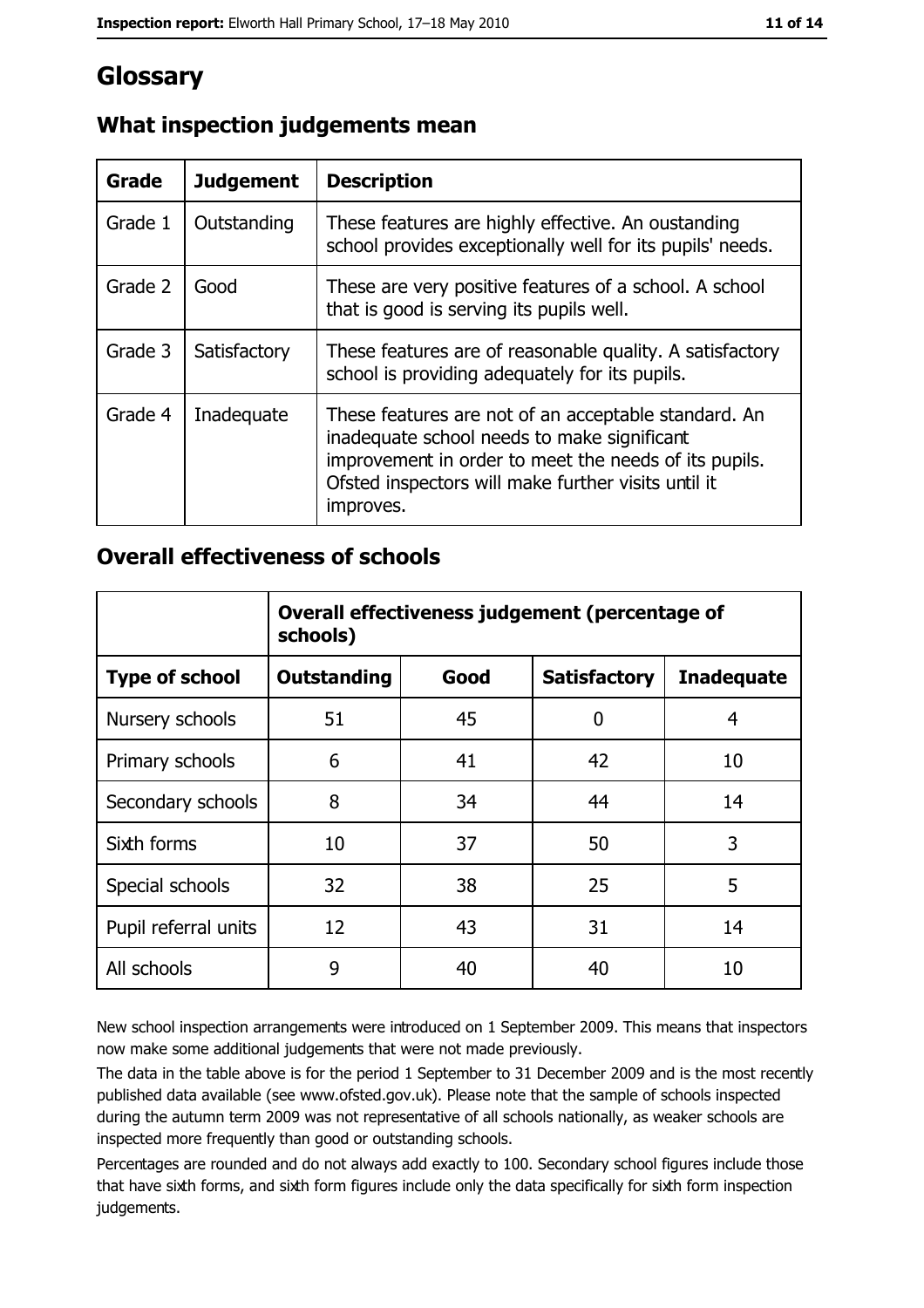# **Common terminology used by inspectors**

| Achievement:                  | the progress and success of a pupil in<br>their learning, development or training.                                                                                                                                                                                                                           |
|-------------------------------|--------------------------------------------------------------------------------------------------------------------------------------------------------------------------------------------------------------------------------------------------------------------------------------------------------------|
| Attainment:                   | the standard of the pupils' work shown by<br>test and examination results and in<br>lessons.                                                                                                                                                                                                                 |
| Capacity to improve:          | the proven ability of the school to<br>continue improving. Inspectors base this<br>judgement on what the school has<br>accomplished so far and on the quality of<br>its systems to maintain improvement.                                                                                                     |
| Leadership and management:    | the contribution of all the staff with<br>responsibilities, not just the headteacher,<br>to identifying priorities, directing and<br>motivating staff and running the school.                                                                                                                                |
| Learning:                     | how well pupils acquire knowledge,<br>develop their understanding, learn and<br>practise skills and are developing their<br>competence as learners.                                                                                                                                                          |
| <b>Overall effectiveness:</b> | inspectors form a judgement on a school's<br>overall effectiveness based on the findings<br>from their inspection of the school. The<br>following judgements, in particular,<br>influence what the overall effectiveness<br>judgement will be.                                                               |
|                               | The school's capacity for sustained<br>improvement.<br>Outcomes for individuals and groups<br>of pupils.<br>The quality of teaching.<br>The extent to which the curriculum<br>meets pupil's needs, including where<br>relevant, through partnerships.<br>The effectiveness of care, guidance<br>and support. |
| Progress:                     | the rate at which pupils are learning in<br>lessons and over longer periods of time. It<br>is often measured by comparing the<br>pupils' attainment at the end of a key<br>stage with their attainment when they<br>started.                                                                                 |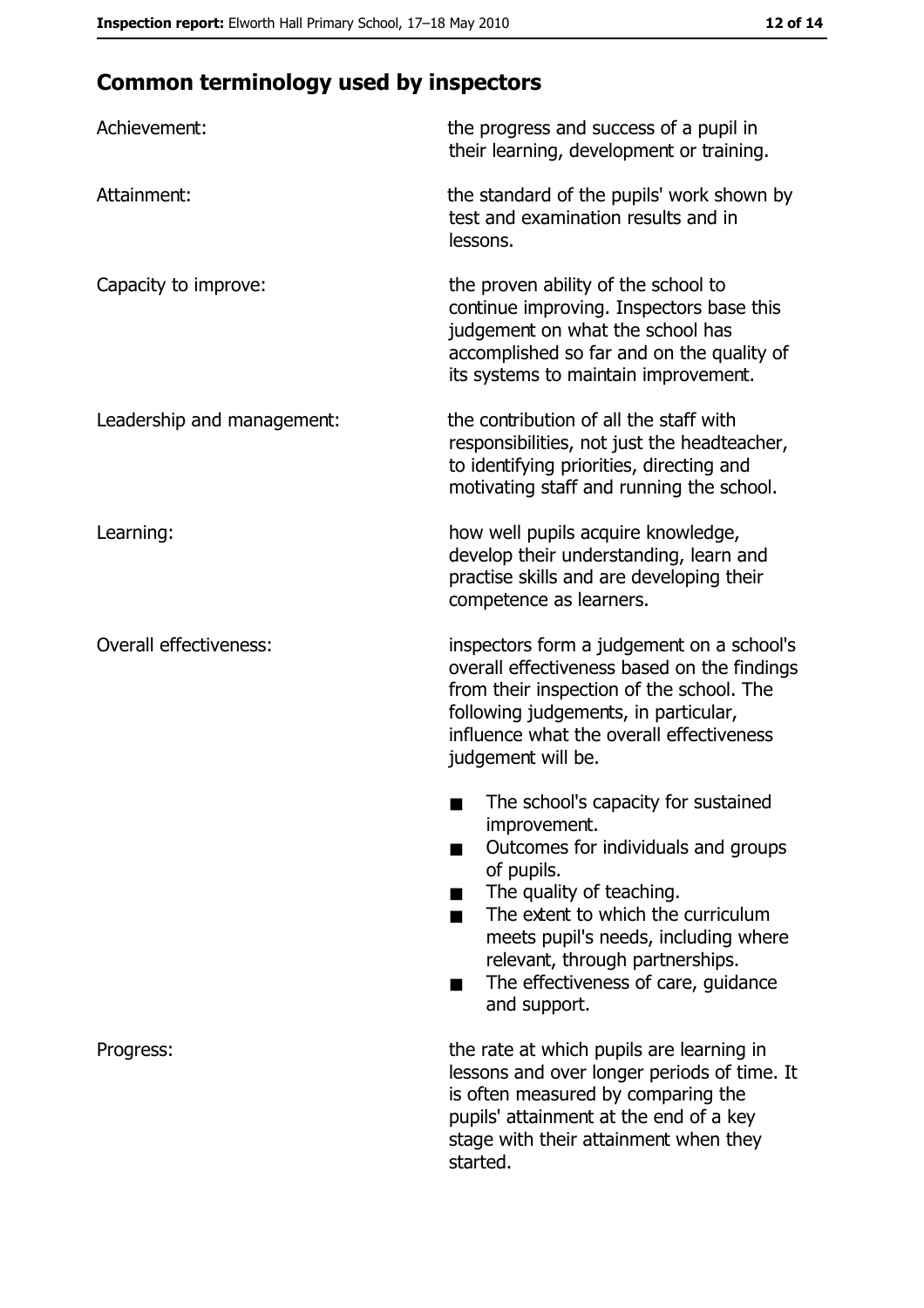This letter is provided for the school, parents and carers to share with their children. It describes Ofsted's main findings from the inspection of their school.



20 May 2010

Dear Pupils

Inspection of Elworth Hall Primary School, Sandbach, CW11 1TE

Thank you for making us so welcome when we visited your school. Yours is a satisfactory school which means there are many good things about it and also some things which could be even better.

We could see how much you enjoy school and we were impressed with your excellent attendance. We agree with you and your parents and carers that the school takes good care of you all. There is always an adult available to give you extra help when you need it. Teachers make some lessons really interesting to help you to learn. I really enjoyed finding out about the different shapes you could make in Year 4/5. Most of you behave well but occasionally some find it difficult to concentrate in lessons, particularly when you have had to spend a long time listening. You make satisfactory progress during your time in school and most of you reach the level expected for your age in literacy and numeracy by the time you leave Year 6.

To make your school even better the adults are going to:

- improve learning in the Foundation Class by developing the outdoor area to give  $\blacksquare$ children more opportunities to practise what they have been taught
- improve your results by removing the differences in teaching, particularly in the  $\blacksquare$ pace of lessons and the way in which teachers mark your work, encourage you to work neatly and remind you about the behaviour policy.

Yours sincerely

Mrs Shirley Herring

Lead inspector (on behalf of the inspection team)